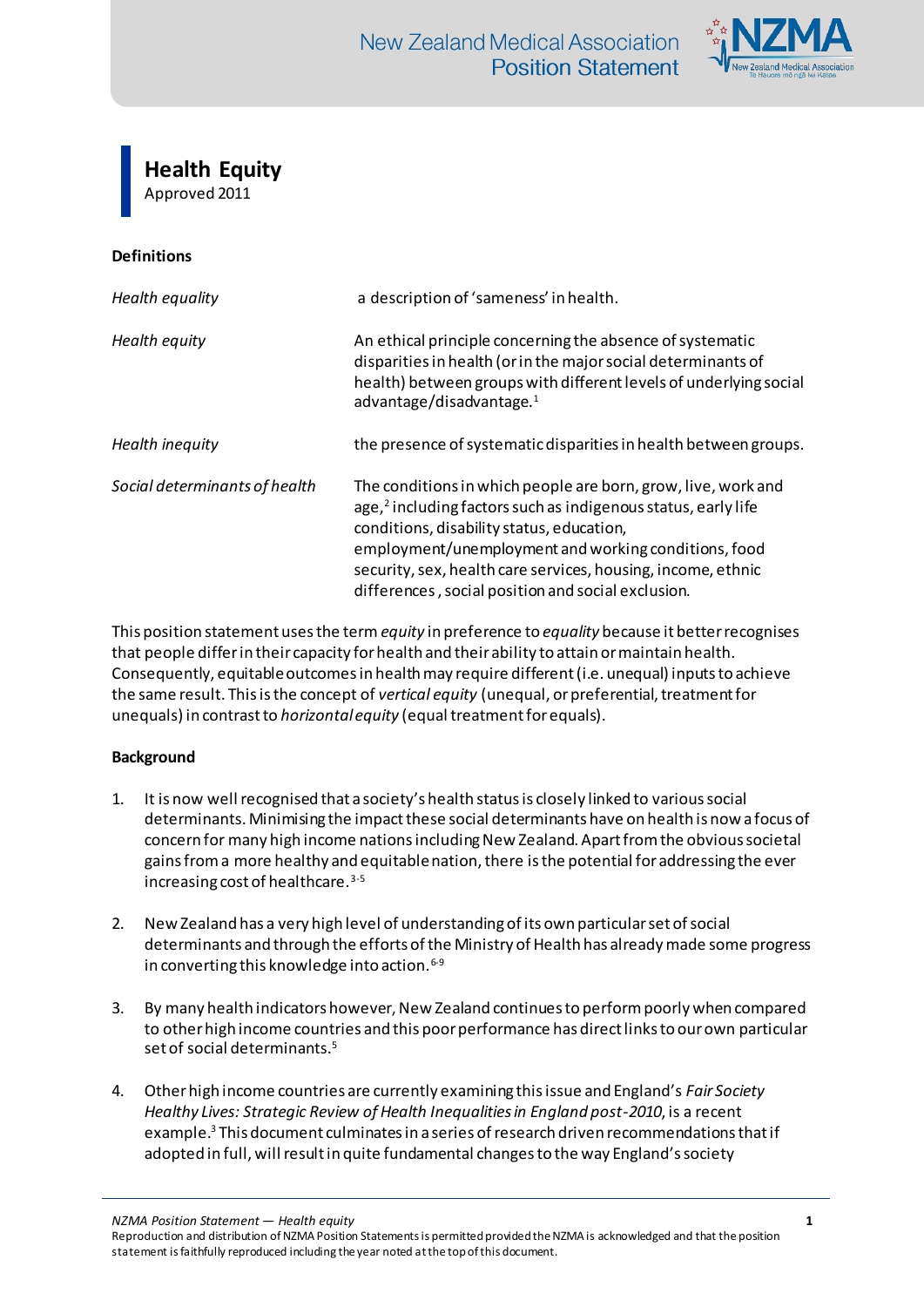

functions.<sup>10</sup> Those familiar with *Fair Society Healthy Lives* will see many of the New Zealand Medical Association's (NZMA's) recommendations are broadly based on the set of recommendations in this document.<sup>3</sup>

- 5. Other significant sources for NZMA's position statement include the Australian Medical Association's *Social Determinants of Health and the Prevention of Health Inequities*<sup>11</sup>, and the Royal College of Physician's policy statement, *How doctors can close the Gap: Tackling the social determinants of health through culture change advocacy and education*. 12
- 6. NZMA makes no apology for the direct nature of these contributions because the characteristics of the links between the way a society functions and the health status of its people, has many international similarities. Notwithstanding these similarities, the NZMA recognises the limitations of the above documents as they apply to New Zealand's situation, and therefore has considered New Zealand-specific elements during the development of this position statement.

#### **The effects of social determinants on health**<sup>13</sup>

- 7. Various theories have been proposed to account for the relationship between social determinants and health. Many of them have been validated by scientific observational study and can be explained by the application of fundamental biological principles.  $14-16$
- 8. However, as with any complex socio-biological system where complete understanding of the theory and mechanisms involved is an evolving process, there continues to be debate, and even controversy, over some aspects of the understanding of just how social determinants have this effect on health.
- 9. A lot of interest centres on the relative contributions two different pathways related to *income inequalities* may contribute to *health inequities*.
	- a. The *material deprivation pathway* states that income inequality is related to health through a combination of negative exposures and lack of resources held by individuals, along with systematic underinvestment across a wide range of human, physical, health and social infrastructures. Examples of these include education, health services, transportation, environmental controls, availability of good quality food, quality housing, and occupational health regulations.<sup>13</sup>
	- b. Meanwhile the *psychosocial pathway* argues that income inequality affects health through individuals' perception of place in the social hierarchy.\* These perceptions are argued to produce negative emotions such as stress, shame and distrust that are translated "inside" the body into poorer health via psycho-neuro-endocrineimmunological-genetic mechanisms and stress induced behaviours such as smoking and

*NZMA Position Statement — Health equity* **2**

 $\overline{a}$ 

<sup>\*</sup> Within any society there exists a social gradient and an individual's position on this gradient can be determined by various measurable factors such as income, ethnicity, education, occupation, gender and domicile.3,6,7,17,18 The position on this social gradient also has a strong influence on an individual's health status, so that those whose social determinants place them at the top of the slope enjoy a much better health status and live longer than those at the lower end of the slope. While there are a few notable exceptions, as the social gradient is traversed from top to bottom the prevalence of disease and ill -health increases.4,5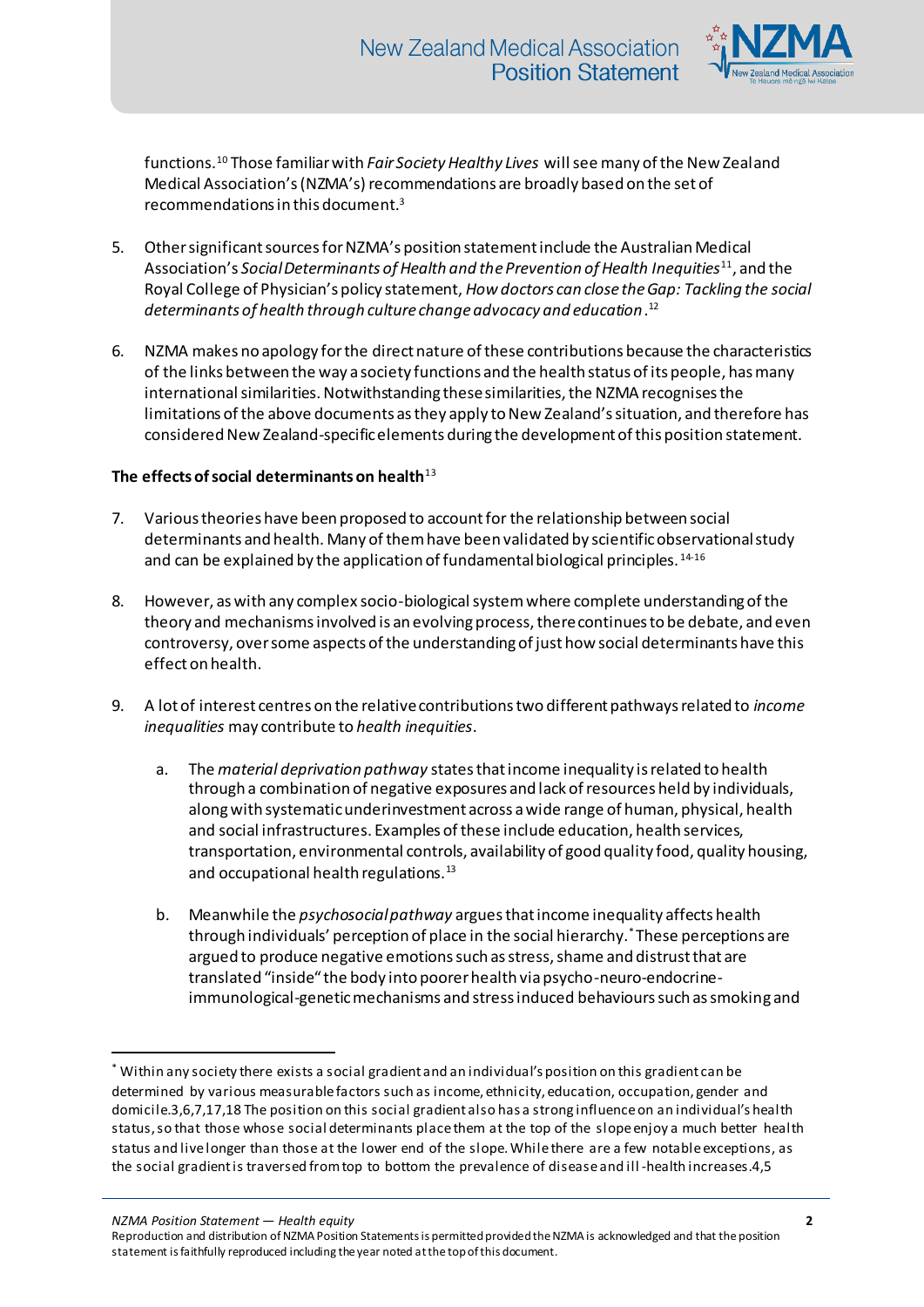

overeating.† Simultaneously, perceptions of relative position and negative emotions are translated "outside" the individual into antisocial behaviours such as violence, including homicides, traffic accidents, and reduced civic participations, which result in a loss of social capital and social cohesion within the community.<sup>13</sup>

10. Cardiovascular disease is a good illustration of how these two perspectives compete. Over recent decades there has been a reduction in both the incidence and mortality of cardiovascular disease. This reduction in incidence has occurred right across the social gradient. However, the *relative* reduction in incidence is far less among those at the lower end of the gradient. <sup>9</sup> Most studies agree that this phenomenon is predominantly due to those at the lower end of the gradient continuing to have relatively higher rates of tobacco use and central abdominal obesity. But, most researchers agree there is still a 20% difference not accounted for by traditional risk factors, and this difference appears to be due to the effects of social determinants. Therefore, addressing tobacco use and obesity in low gradient groups will require some intervention at the social determinant level in addition to simply promoting smoking cessation and diet modification.19, 20 A *material deprivation pathway* approach to this would include strategies such as decreasing GST on healthy food to promote healthier food consumption (e.g. with decreased fat intake), or banning smoking in public places or cars. A *psychosocial pathway*approach would attempt to decrease income inequality across society, so that the negative emotions associated with a low income status are felt less acutely by low income members, and consequently more positive social indicators such as social cohesion are shown.

#### **Ethnicity**

- 11. In New Zealand, Māori have poorer health than non-Māori across many measures, including heart disease, cancer and mortality.<sup>21, 22</sup> This persists when other factors such as socioeconomic status and smoking have been controlled for.<sup>23</sup> Explanations for this are multi-factorial.<sup>24-26</sup>
- 12. In addition, pacific people and many immigrant groups are often found at the lower end of the social gradient and have a correspondingly lowered health status.<sup>6</sup>

#### **Life course effects**

 $\overline{a}$ 

- 13. There is universal agreement that many of the socially determined health inequities are strongly influenced, if not caused by, the environmental circumstances at the beginning of life including the fetus' in-utero experience.<sup>16</sup>
- 14. A child's early life experiences, including whether they are brought up in a nurturing environment, have good exposure to language development, and develop social skills also has a critical effect. Conversely, a child's exposure to overwhelming stress, emotional neglect, violence –whether witnessed or endured –or even environmental uncertainty has a profound influence on the incidence of a number of diseases in later life and mental health problems.

*NZMA Position Statement — Health equity* **3**

<sup>†</sup> The position on this social gradient directly correlates with the incidence of mental health problems such as anxiety/depression, and drug addiction, alcoholism, tobacco use, over eating, excessive risk taking (eg as witnessed in traffic accidents), violence and homicide.4,5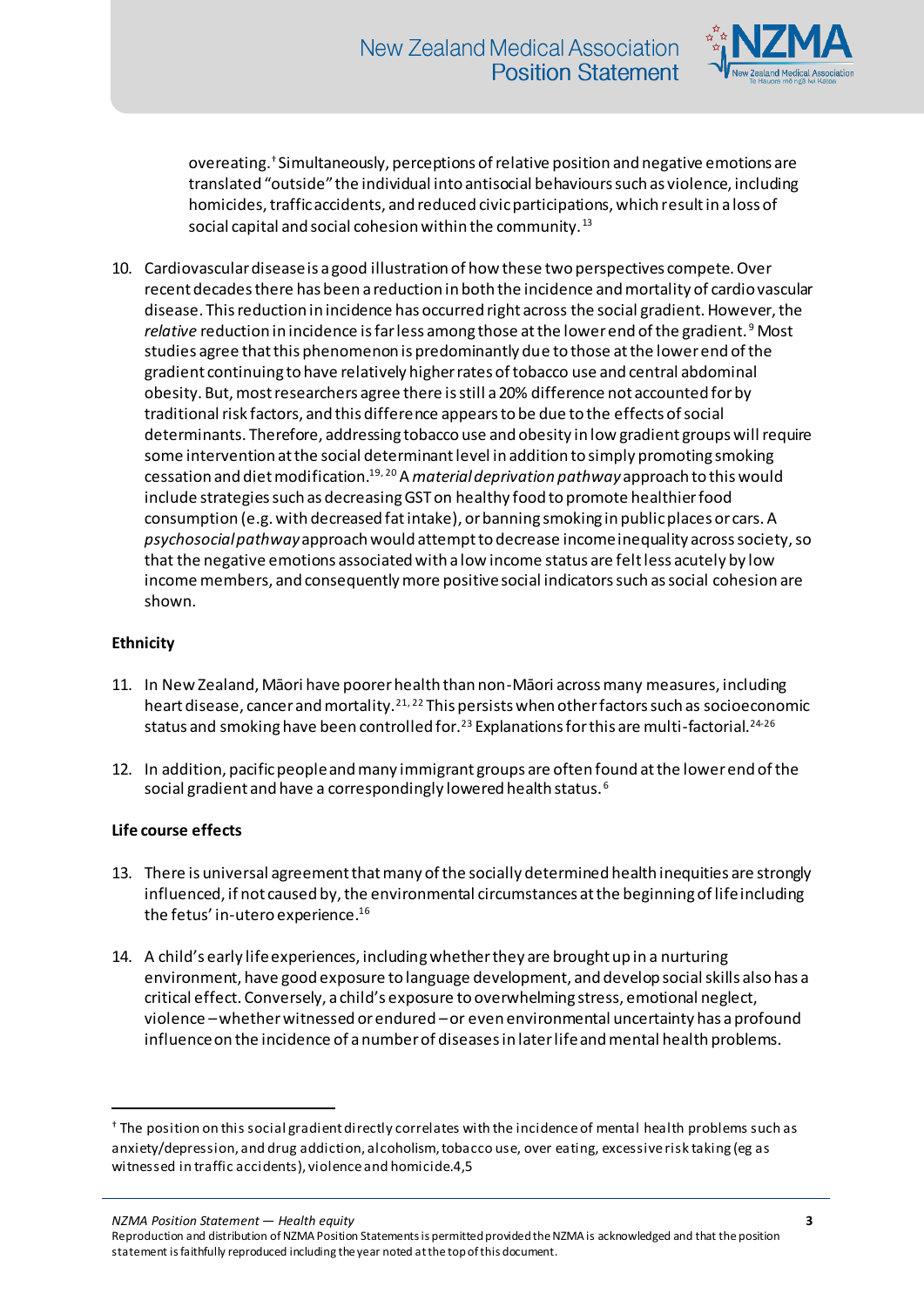

- 15. Finally, if through their life course, people are exposed to an unacceptably high number of negative environmental and social circumstances, these negative experiences accumulate and eventually affect health status.
- 16. These three different ways in which circumstances of the life course can affect subsequent health inequities (as outlined in clauses 13-15) have been labelled the *latent, pathway and cumulative* effects.<sup>16</sup>

## **The need for action**

- 17. Action taken to reduce health inequities through action on the social determinants of health will benefit society in many ways. It will have a profound effect on the quality and longevity of life for everyone, and not just those at the bottom of the gradient, those who suffer the most from material deprivation, or those who are exposed to negative life course events. There is also a profound effect for the economy. Productivity losses through illness, societal costs associated with effects of mental illness, violence, including the costs of law enforcement and incarceration, numbers of people receiving benefits should all be decreased.<sup>1</sup>
- 18. The ever increasing costs of healthcare are, in part at least, a result of increased treatment costs for conditions that could have been largely prevented through action on the social determinants of health. Addressing the social determinants of health is not just a way to achieve better health equity, but a critical measure to ensure the financial sustainability of the health system. Action on the social determinants of health should therefore be a major focus for the health sector.
- 19. However, most of the social determinants of health lie beyond the mandate of the health sector. Actions are required in many non-health sectors, including local government, social development, transport, finance, education and justice. The health sector has a role in advocating for and actively encouraging inter-sectoral approaches to addressing the social determinants of health and the whole of society needs to be involved along with the whole of government.

#### **Position statement**

The NZMA:

- 20. Believes that in order to eliminate inequities in health a whole of government approach will be required. In particular, policies addressing education, employment, poverty, housing, taxation and social security should be assessed for their health impact.
- 21. Believes that economic growth should not be viewed as the sole measure of a country's success and that the fair distribution of health, well-being and environmental and social sustainability are equally important goals.
- 22. Calls on the Government to recognise that while addressing health inequities is primarily a human rights issue, doing so is also cost effective in the long term. Inaction on the social determinants of health, and hence worsening health inequities, threatens to undermine economic growth.

*NZMA Position Statement — Health equity* **4**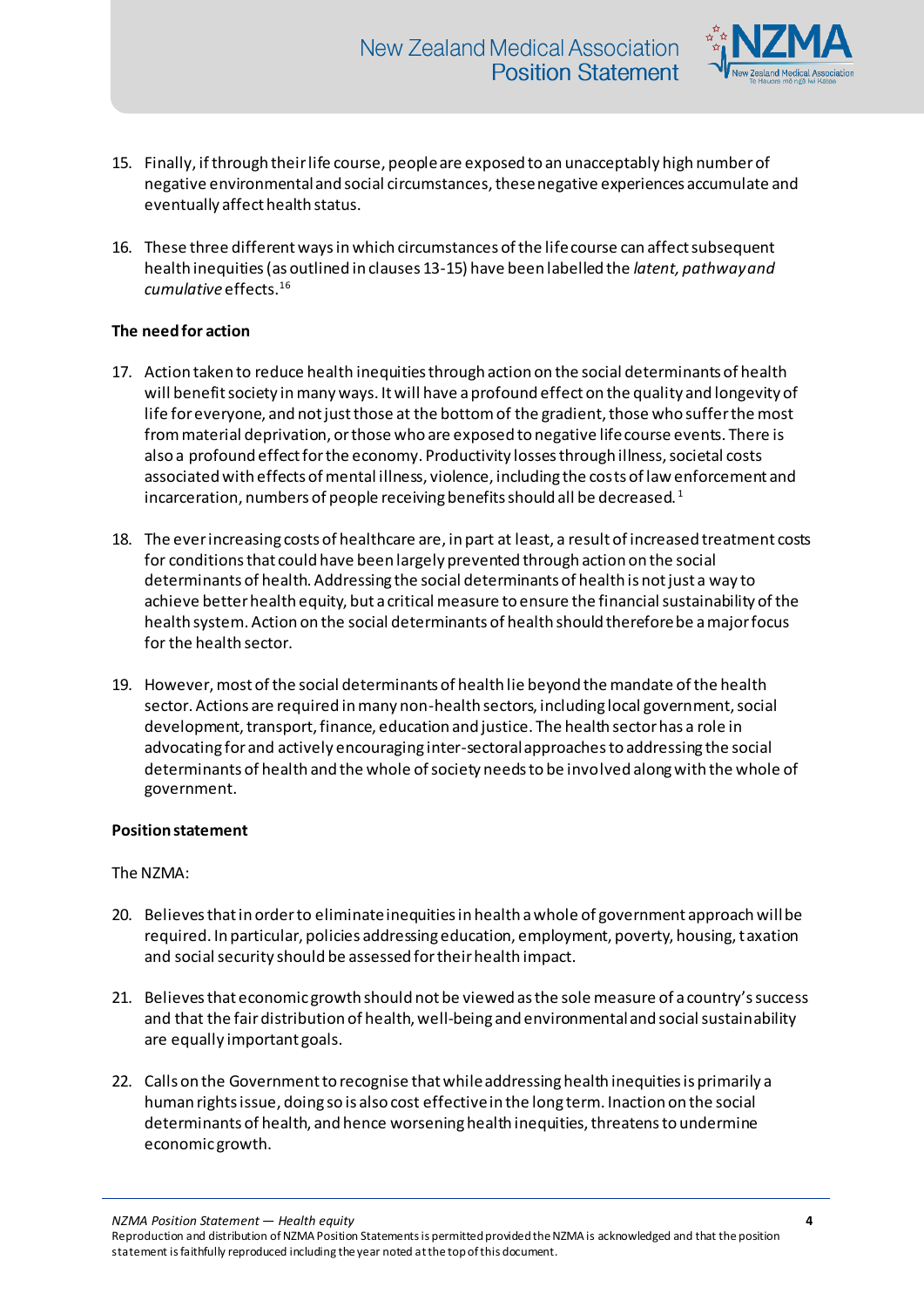

- 23. Notes that tackling the social determinants that underlie health inequity, and tackling climate change, often require similar decisions and actions. This synergy of purpose needs to be recognised and exploited.
- 24. Urges the government to, wherever possible, introduce the concept of proportional universalism into all its social policies: this is action that benefits all members of society, but preferentially benefits those who experience more suffering.
- 25. Calls on the government to continue to urgently address the inequities in health status experienced by Māori, Pacific Island peoples, refugees, migrants and other vulnerable groups. These health inequities are compounded by inequities in exposure to risks, in access to resources, and opportunities to lead healthy lives.
- 26. Supports the move to totally ban cigarette sales by 2020, and supports research-proven initiatives, such as removing GST from healthy food, that promote the increased consumption of healthy food.
- 27. Calls for the government to adopt the following policy objectives as set out in the 'Marmot Review'<sup>3</sup>:
	- a. Give every child the best start in life.
		- i. Reduce inequities in the early development of physical and emotional health, and cognitive, linguistic and social skills.
		- ii. Ensure high quality maternity services, parenting programmes, childcare and early years education to meet need across the social gradient.
		- iii. Build the resilience and well-being of young children across the social gradient.
	- b. Enable all children young people and adults to maximise their capabilities and have control over their lives:
		- i. Reduce the social and ethnic gradient in skills and qualifications.
		- ii. Ensure that schools, families and communities work in partnership to reduce the gradient in health, well being and resilience of children and young people.
		- iii. Improve the access and use of quality life long learning across the social gradient.
	- c. Create fair employment and good work for all:
		- i. Improve access to good jobs and reduce long term unemployment across the social gradient.
		- ii. Make it easier for people who are disadvantaged in the labour market to obtain and keep work.
		- iii. Improve the quality of jobs across the social gradient.
	- d. Ensure a healthy standard of living for all:
		- i. Establish a minimum income for healthy living for people of all ages.
		- ii. Reduce the social gradient in the standard of living through reducing income inequities.
		- iii. Reduce the 'cliff edges' faced by people moving between benefits and work.

*NZMA Position Statement — Health equity* **5**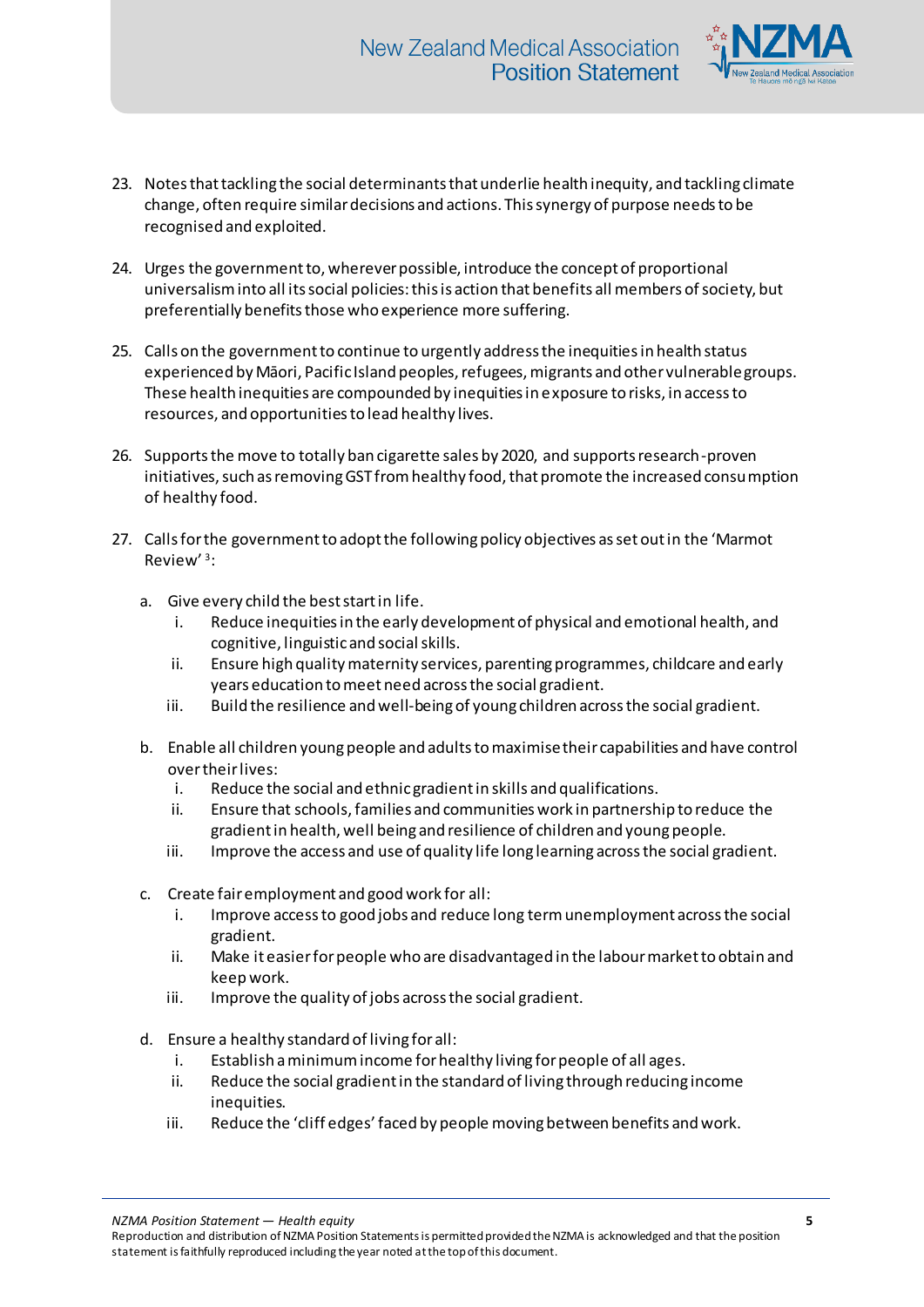

- e. Create and developing healthy and sustainable places and communities:
	- i. Develop common policies to reduce the scale and impact of climate change and health inequities.
	- ii. Improve community capital and reduce social isolation across the social gradient.
- f. Strengthen the role and impact of ill health prevention:
	- i. Prioritise prevention and early detection of those conditions most strongly related to health inequities.
	- ii. Increase availability of long-term and sustainable funding in ill health prevention across the social gradient.
- 28. Urges the government to include in its deliberations the recommendations of the recently released *The Best Start in Life: Achieving effective child health and wellbeing*, <sup>27</sup> In particular the NZMA calls on the Government to do the following in order to improve the access and use of quality life-long learning across the social gradient:
	- strengthen leadership to champion child health and wellbeing
	- develop an effective whole-of-government approach for children
	- establish an integrated approach to service delivery for children
	- monitor child health and wellbeing using an agreed set of indicators.

## **Issues for the health sector**

- 29. Recognises that the health system itself is a determinant of health, and of health inequities, and calls for continued efforts to reduce the contribution that health services make to health inequities in New Zealand.
- <sup>30.</sup> Believes that there should be adequate consideration of health in the decisions taken in nonhealth sectors, to ensure that wider initiatives maximise the potential for health gains, and do not harm health, or exacerbate health inequities. The health sector has a role in advocating for this, and assisting other sectors in assessing health impacts of their policies. The Health Equity Assessment Tool can be used for this purpose.<sup>28</sup>
- 31. Believes that health inequities should be routinely monitored and reported upon in the health system, and that more health inequities research needs to be carried out. This needs to be aimed at applying what is understood from observational studies and delivering meaningful knowledge to policy makers based on real-life interventions. Converting efficacy into effectiveness is paramount.<sup>29</sup>
- 32. Believes that all health professionals should be supported and encouraged to act, advise and advocate for action on social determinants of health throughout the population, in addition to concentrating on treating individual patients.

#### **Issues for the medical profession**

33. Urges all medical practitioners in the course of doctor-patient consultations to discuss the underlying causes of ill health and signpost patients towards appropriate support and services, both inside and outside the health sector.

*NZMA Position Statement — Health equity* **6**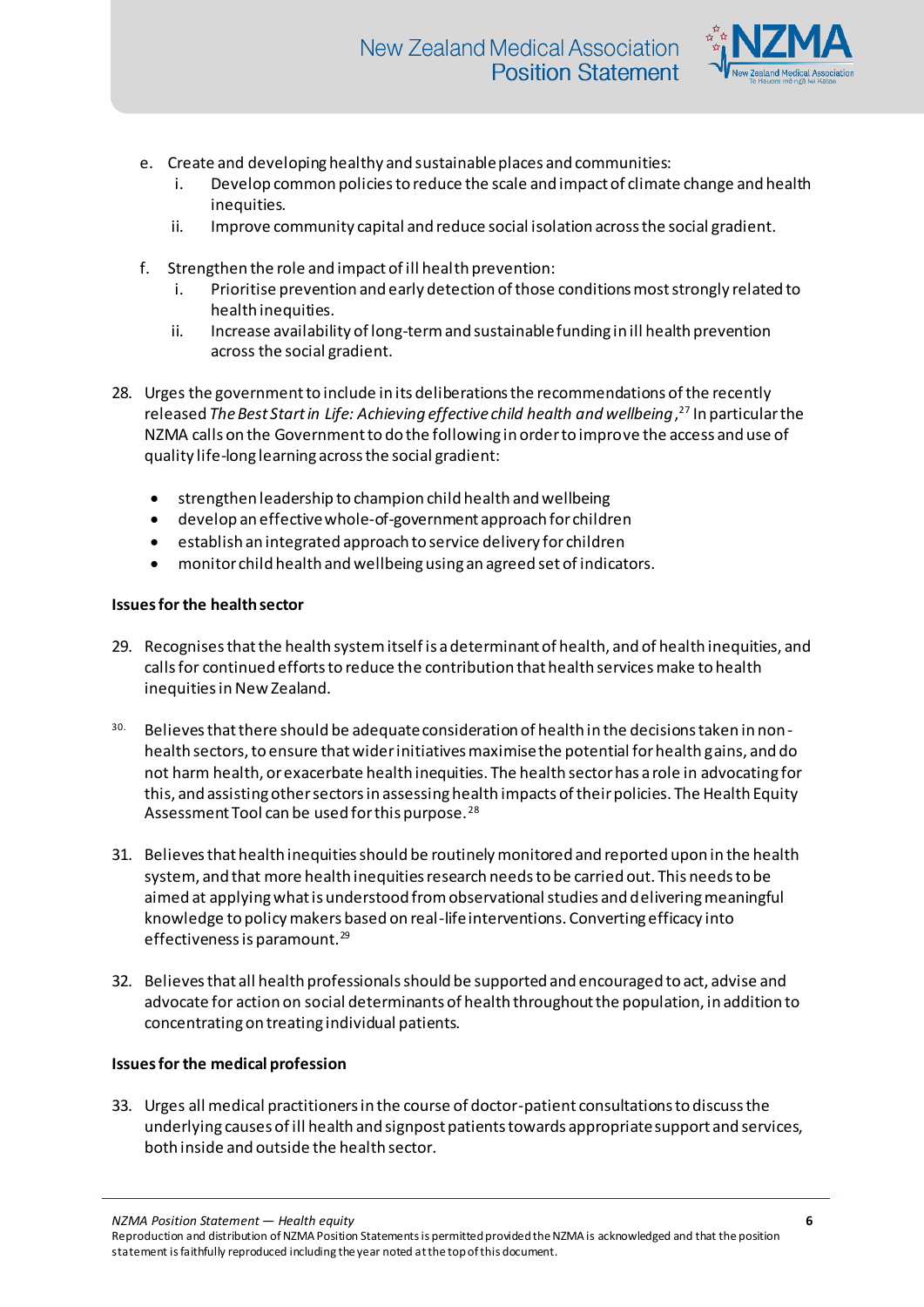

- 34. Urges the medical colleges to consider the impact of social determinants on health, and health inequities, and introduce specific educational goals for their fellows and trainees.
- 35. Urges clinical doctors and public health specialists to work together more closely in shaping services and developing programmes to promote and protect people's health, prevent ill health and tackle health inequities, and address the broader social and environmental factors that are influencing individuals' health, choices and behaviour.
- 36. Calls for doctors to work more innovatively and collaboratively to develop systems to reduce health inequities. Doctors must be given adequate resources including finances, information and time to do this.
- 37. Encourages those involved in developing practice and clinical guidelines to consider the reduction of health inequities as a key component of such work.

#### **Issues for medical education**

- 38. Believes that learning in respect of health promotion, health inequities, disease prevention and the social determinants of health needs to be made maximally engaging, be embedded as a vertical strand throughout medical education and be considered as a key outcome of medical school education.
- 39. Calls for senior medical figures and medical educators to legitimise, encourage and harness the power of student advocacy and action on the social determinants of health.
- 40. Believes that the structure of postgraduate medical training of all doctors must be examined, to see how opportunities to engage with the social determinants of health can be better incorporated through practice, research and secondments.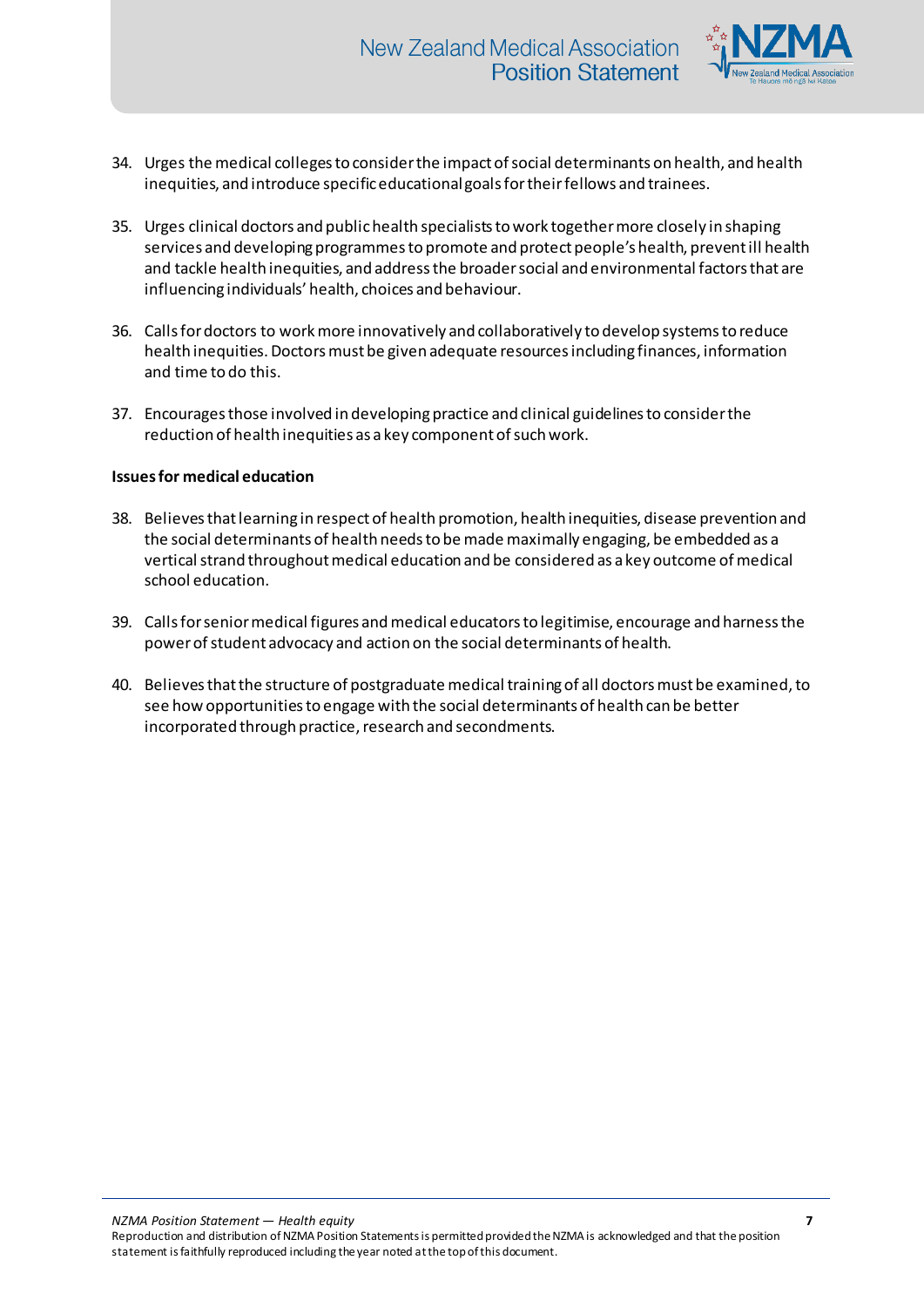

## **References**

- 1. Braveman P, Gruskin S. Defining equity in health. J Epidemiol Community Health 2003;57:254-8.
- 2. CSDH. Closing the gap in a generation: health equity through action on the social determinants of health. Final report of the Commission on Social Determinants of Health. Geneva: World Health Organisation; 2008.
- 3. Marmot M. Fair Society, Healthy Lives. Strategic Review of Health Inequalities in England post-2010 (The Marmot Review). London: The Marmot Review; 2010.
- 4. Marmot M. The Status Syndrome. New York: Times Books; 2004.
- 5. Wilkinson R, Pickett K. The Spirit Level: why greater equality makes societies stronger. New York: Bloomsbury Press; 2009.
- 6. Blakely T, Tobias M, Atkinson J, Yeh L-C, Huang K. Tracking Disparity: Trends in ethnic and socioeconomic inequalities in mortality, 1981-2004. Wellington: Ministry of Health; 2007.
- 7. Robson B, Purdie G, Cormack D. Unequal Impact II: Māori and Non-Māori Cancer Statistics by Deprivation and Rural-Urban Status, 2002-2006. Wellington: Ministry of Health; 2010.
- 8. Joshy G, Simmons D. Epidemiology of diabetes in New Zealand: revisit to a changing landscape. New Zealand Medical Journal 2006 Jun 2;119(1235).
- 9. Chan W, Wright C, Riddell T, et al. Ethnic and socioeconomic disparities in the prevalence of cardiovascular disease in New Zealand. New Zealand Medical Journal 2008 Nov 7;121(1285).
- 10. Hunter D, Popay J, Tannahill C, Whitehead M. Getting to Grips with health inequalities at last? [Editorial]. British Medical Journal 2010;340:c684.
- 11. Australian Medical Association. Social determinants of health and the prevention of health inequalities [position statement]. Sydney: Australian Medical Association; 2007.
- 12. Royal College of Physicians. How doctors can close the gap. RCP policy statement. London: Royal College of Physicians; 2010.
- 13. Lynch J, Smith G, Kaplan G, House J. Income inequality and mortality: importance to health of individual income, psychosocial environment, or material conditions. British Medical Journal 2000;320(7243):1200-4.
- 14. Caspi A, Sugden K, Moffitt TE, et al. Influence of Life Stress on Depression: Moderation by a Polymorphism in the 5-HTT Gene. Science 2003;301(5631):386-9.
- 15. Crews D, McLachlan JA. Epigenetics, Evolution, Endocrine Disruption, Health, and Disease. Endocrinology 2006;147(6):s4-10.
- 16. Shonkoff JP, Boyce WT, McEwen BS. Neuroscience, Molecular Biology, and the Childhood Roots of Health Disparities: Building a New Framework for Health Promotion and Disease Prevention. JAMA 2009;301(21):2252-9.
- 17. Van Rossum C, Shipley M, van d Mheen H, Grobbee D, Marmot M. Employment grade differences in cause specific mortality. A 25 year follow-up of civil servants from the First Whitehall Study. J Epidemiol Community Health 2000;54:178-84.
- 18. Wilkinson R, Pickett K. Income inequality and population health: A review and explanation of the evidence. Soc Sci Med 2006;62(7):1768-84.
- 19. Kawachi I, Subramanian SV, Almeida-Filho N. A glossary for health inequalities. Journal of Epidemiology and Community Health 2002;56(9):647-52.
- 20. Kivimäki M, Shipley M, Ferrie J, et al. Best-practice interventions to reduce socioeconomic inequalities of coronary heart disease mortality in UK: a prospective occupational cohort study. The Lancet 2008;372(9650):1648-54.
- 21. Ministry of Health. A Portrait of Health: Key results of the 2002/03 New Zealand Health Survey. Public Health Intelligence Occasional Bulletin No 21. Wellington: Ministry of Health; 2004.

*NZMA Position Statement — Health equity* **8**